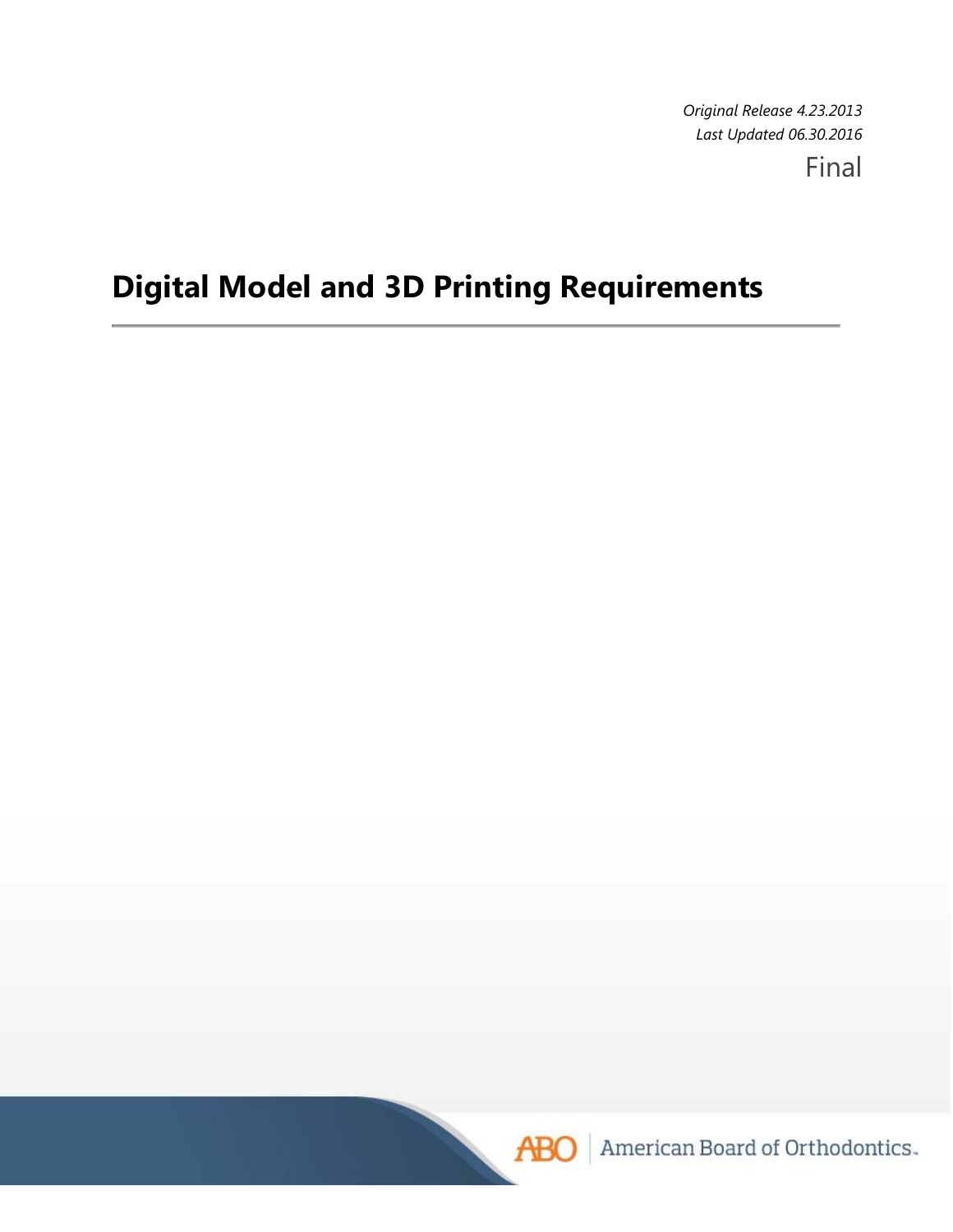## **I. Digital Model Requirements A. Introduction**

In order to keep up with evolving technology, The American Board of Orthodontics (ABO) has created a method for accepting measurable digital models in a nonproprietary manner (DICOM).10

The ABO now accepts pretreatment, interim, and posttreatment digital models provided in universal digital formats of specific orientation and internal construction according to the guidelines outlined in the "Digital Model Requirements" section. . Posttreatment digital models are only accepted when accompanied by either plaster models or a 3D printed stereolithic reproduction of the occlusal result (see 3D-Printing Stereolithic Final Models).

### **B. Preparation Instructions**

1. Pretreatment, Interim and Posttreatment Digital Model Eligibility

- a. Digital pre-surgical models are acceptable.
- b. Digital interim models are acceptable between Phase 1 and Phase 2 treatment provided all active appliances are removed prior to impression taking.
- c. Posttreatment digital models are only accepted when accompanied by either plaster models or a 3D printed stereolithic reproduction of the occlusal result (see 3D-Printing Stereolithic Final Models).
- 2. Digital Model Guidelines

a. The examinee is responsible for the measurement of digital models in accordance with ABO instructions for Discrepancy Index (DI). In order to measure for DI, digital models must be viewed in 1:1 scale at the required orientation and manipulated in 3D space.

b. The examinee is responsible for model orientation and accurate occlusal representation. Alteration of tooth or soft tissue anatomy, in any form using any method, is considered record falsification. If there is a significant difference between maximum intercuspation and centric relation, documentation must be provided.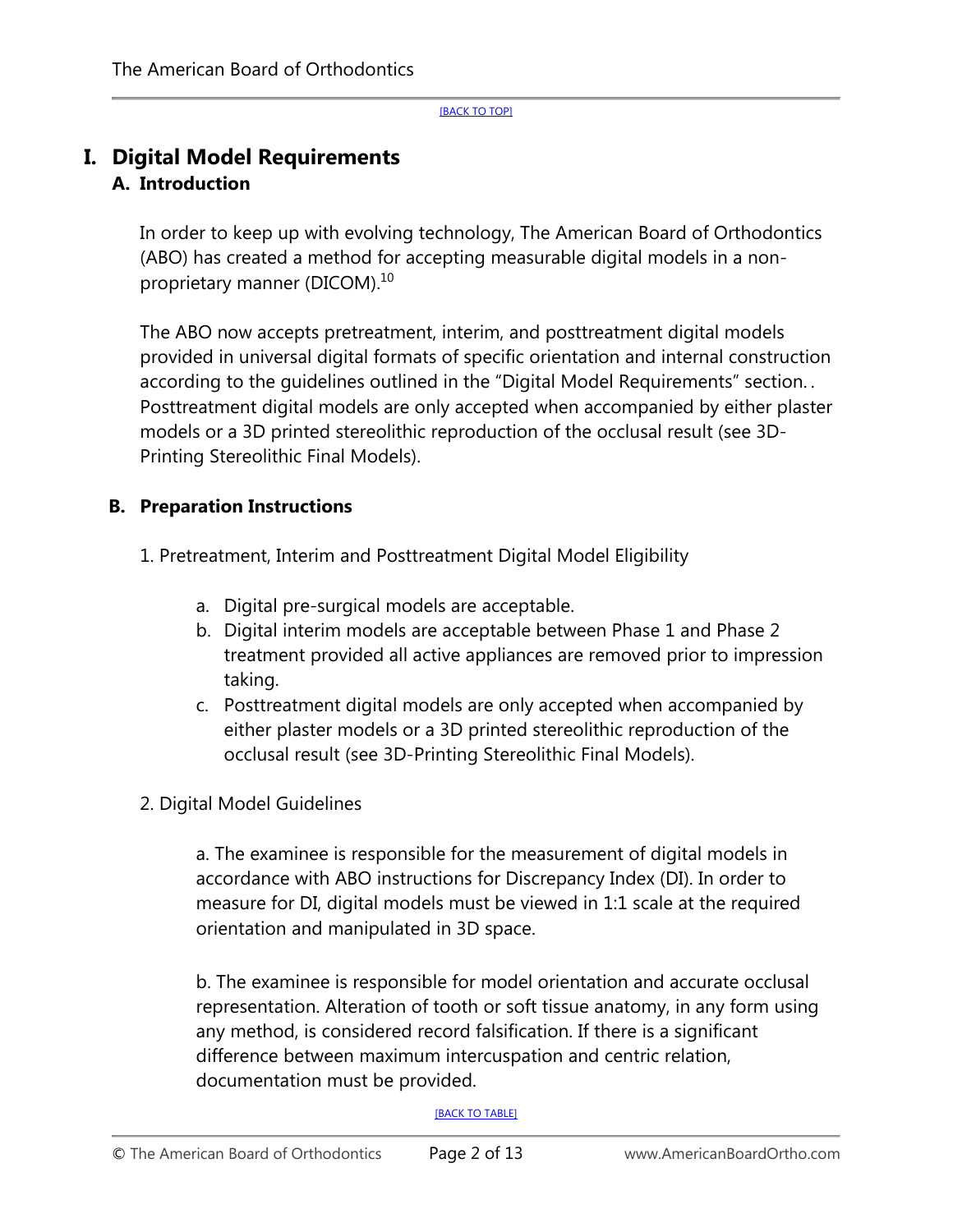c. When obtaining digital models the examinee is responsible for using a scanner and software that conforms to the specifications listed below. Please consult your scanner software company should you have questions about their scanner and associated software's adherence to the ABO specifications.

d. When impressions or hard models are scanned for conversion to digital format, an accurate and stable occlusal registration (maximum intercuspation) is best achieved by using polyvinylsiloxane (PVS) bite registration material. Intraoral photographs of the right and left buccal segments will aid the scanner operator in verifying the correct occlusal representation.

e. Examinees and authorized users will download a current version of the **ABO Model Conversion Utility** (Windows platform) from the ABO website and use this Utility to:

- i. Confirm that your digital model conforms to internal construction requirements through validation by the Utility.
- ii. View your model on a 1:1 scale to verify your model's adherence to ABO digital model orientation and specifications.
- iii. Convert your model to the ABO file format (.abo) acceptable for upload.
- iv. If needed, you may measure categories of the DI using model manipulation and zoom under a 1 mm mesh grid.

f. Submit the converted digital models via the Case Submission Portal.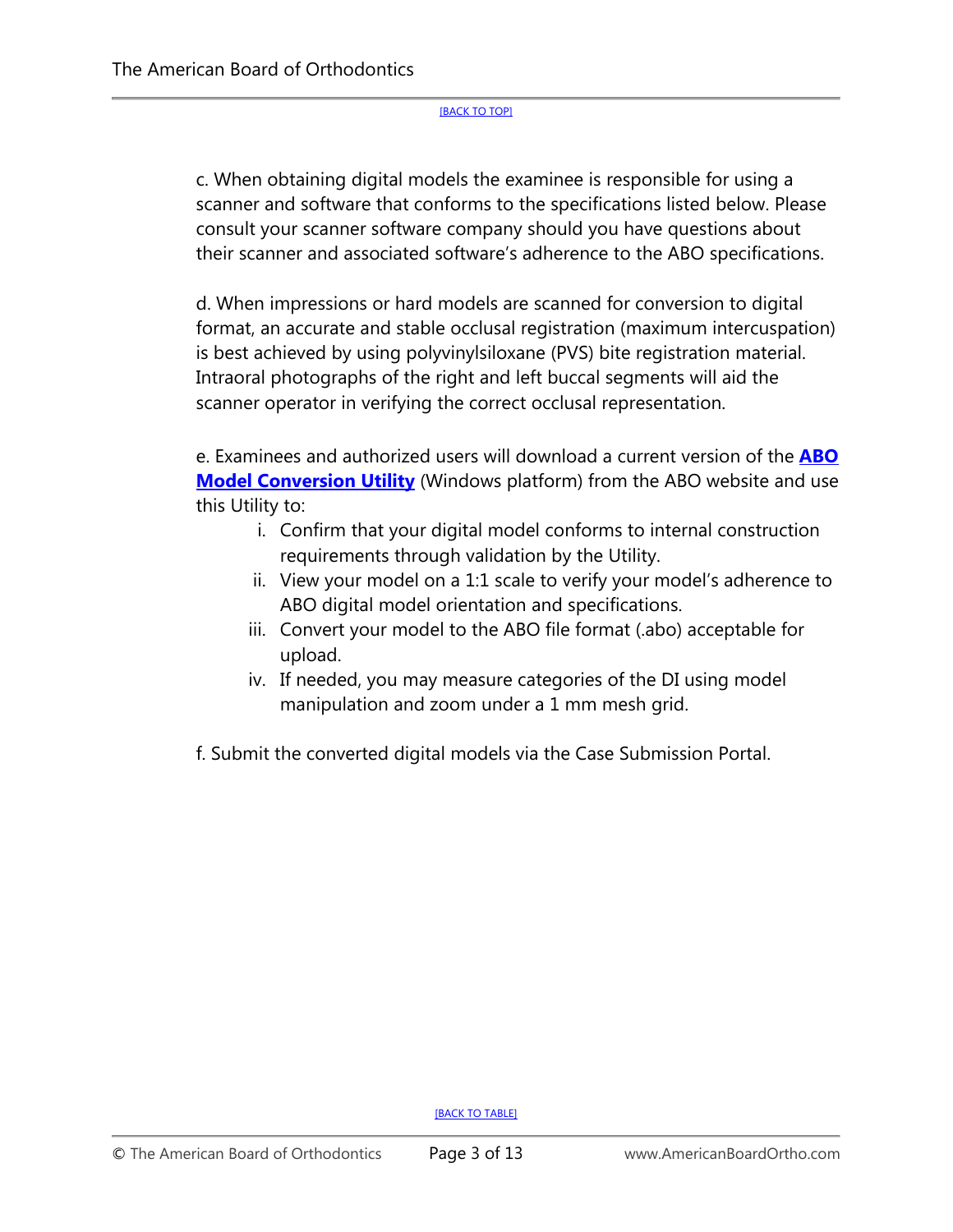### **C. Specifications for Digital Models**

- 1. Digital model files must be one of three universal file formats: PLY, STL, or OBJ.
- 2. The mesh topology must be manifold. That is, each vertex is shared by a fan of triangles that forms a full disk or a half disk.
- 3. The mesh topology must be watertight. That is, there must not be any digital holes in the model. Where digital models do not have bases, a maximum of one digital hole (which corresponds to the boundary of the surface) is allowed in the mesh topology.
- 4. The mesh topology must have no self-intersections. That is, one triangle must not "pass through" the face of another triangle
- 5. Digital models must be contained in one file or two files that include the maxillary arch and the mandibular arch. All triangles in each arch must be connected to each other. For example, the teeth may not be segmented into separate meshes.
- 6. The mesh must have a genus value of 0, except for larger handles/tunnels in cases where the impression actually had these handles/tunnels.
- 7. The two arches must show the patient's centric occlusal relationship demonstrating maximum intercuspation when viewed together.
- 8. Labial gingival tissue must be demonstrated on all models, including those without digital bases, as outlined below:
	- a. A minimum of 12 mm at the maxillary and mandibular incisor and canine region.
	- b. A minimum of 8 mm at the maxillary and mandibular premolar region.
	- c. A minimum of 6 mm distal to the second premolar region. If possible, include the tuberosities and hamular notches in the maxilla and the retromolar pads in the mandible.
- 9. The palatal rugae must be included within the maxillary model.
- 10. Scan resolution must be at 0.10 millimeters or better.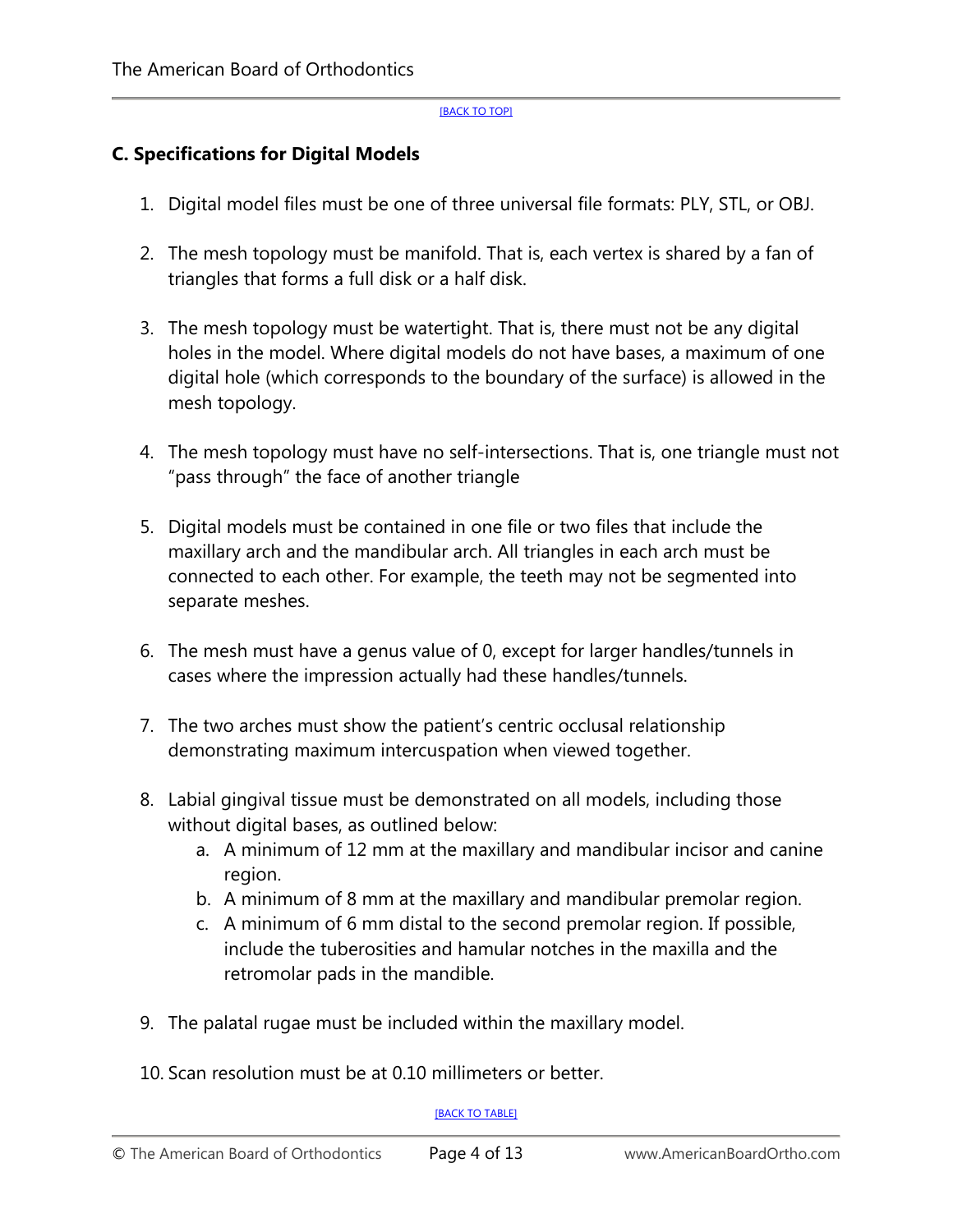- 11. Scan accuracy must be at 0.20 millimeters or better.
- 12. All coordinates internal to digital model files must be in millimeters. This can be verified when viewing the model proportions under the 1 mm mesh of the Utility Viewer.
- 13. Digital models with bases that are added using software will not be accepted. Scans from cases with bases that were initiated prior to June 1, 2013 or from physical casts which have bases will be acceptable.
- 14. Digital models date must match the records date (within a one week period).
- 15. Digital models must be oriented as described in "**Digital Model Orientation**".
- 16. The **ABO Model Conversion Utility** (Windows platform) will automatically verify a digital model's adherence to Items 1 through 5 above. A model's adherence to the other specifications must be verified by visual inspection in the Utility viewer and/or consultation with your scanner software company.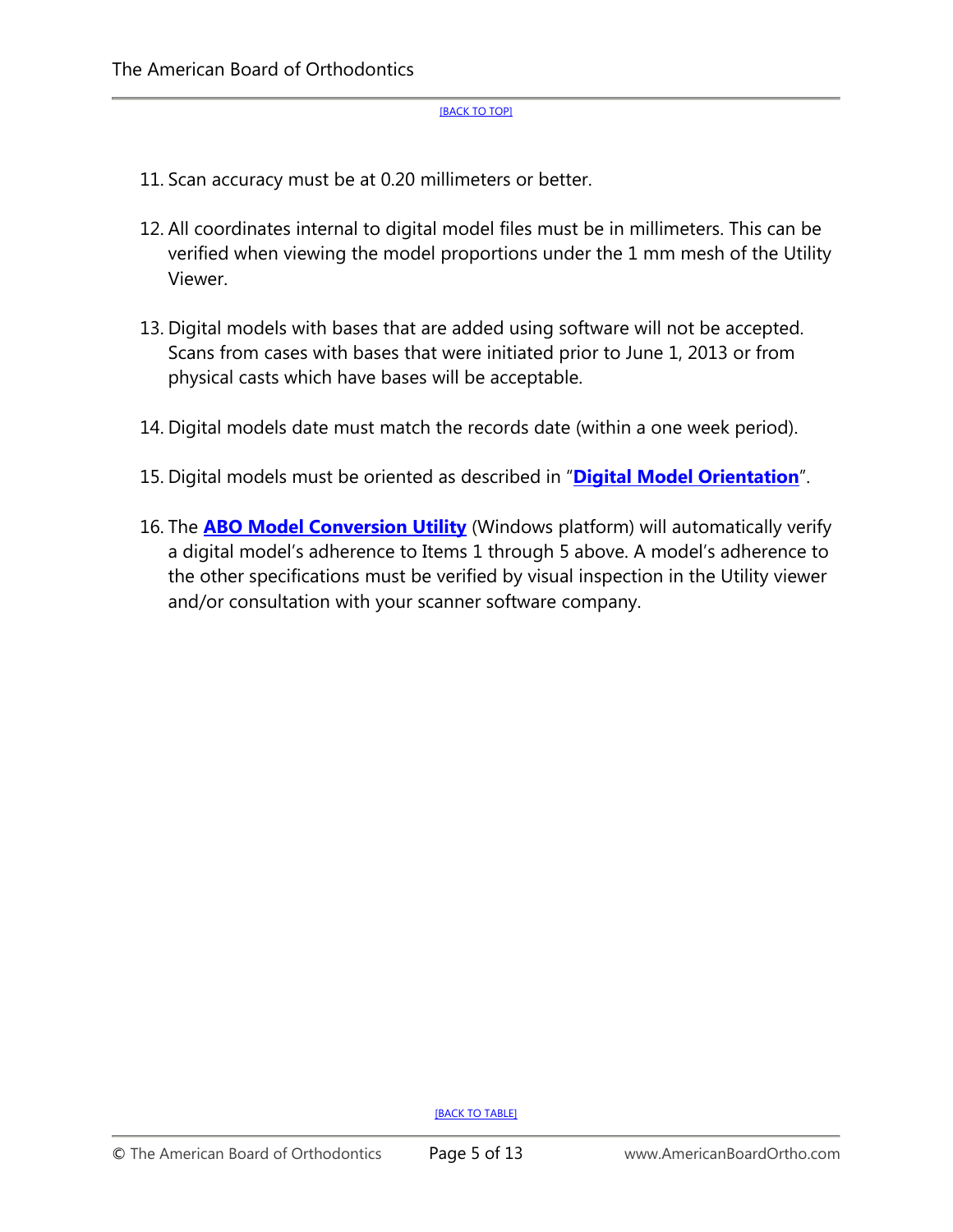### **D. Digital Model Orientation**

1. The digital model orientation described here does not represent the relationship of the occlusal plane to the craniofacial anatomy, but only an artificial orientation allowing for repeatable measurements.

a. The digital model orientation is defined relative to the world coordinate system. Orientation of the model set is achieved relative to the maxilla.

### i. **Anterior orientation of maxillary model** Figure # 1

When the patient is standing,  $Z+$  is up,  $X+$ is toward the patient's right and  $Y+$  is toward the anterior.



### ii. **World orientation of maxillary model** Figure # 2

The world origin (0,0,0) is located on the mid-sagittal (Y-Z) and occlusal (X-Y) planes at a point that lies approximately half-way between the most anterior and most posterior teeth.



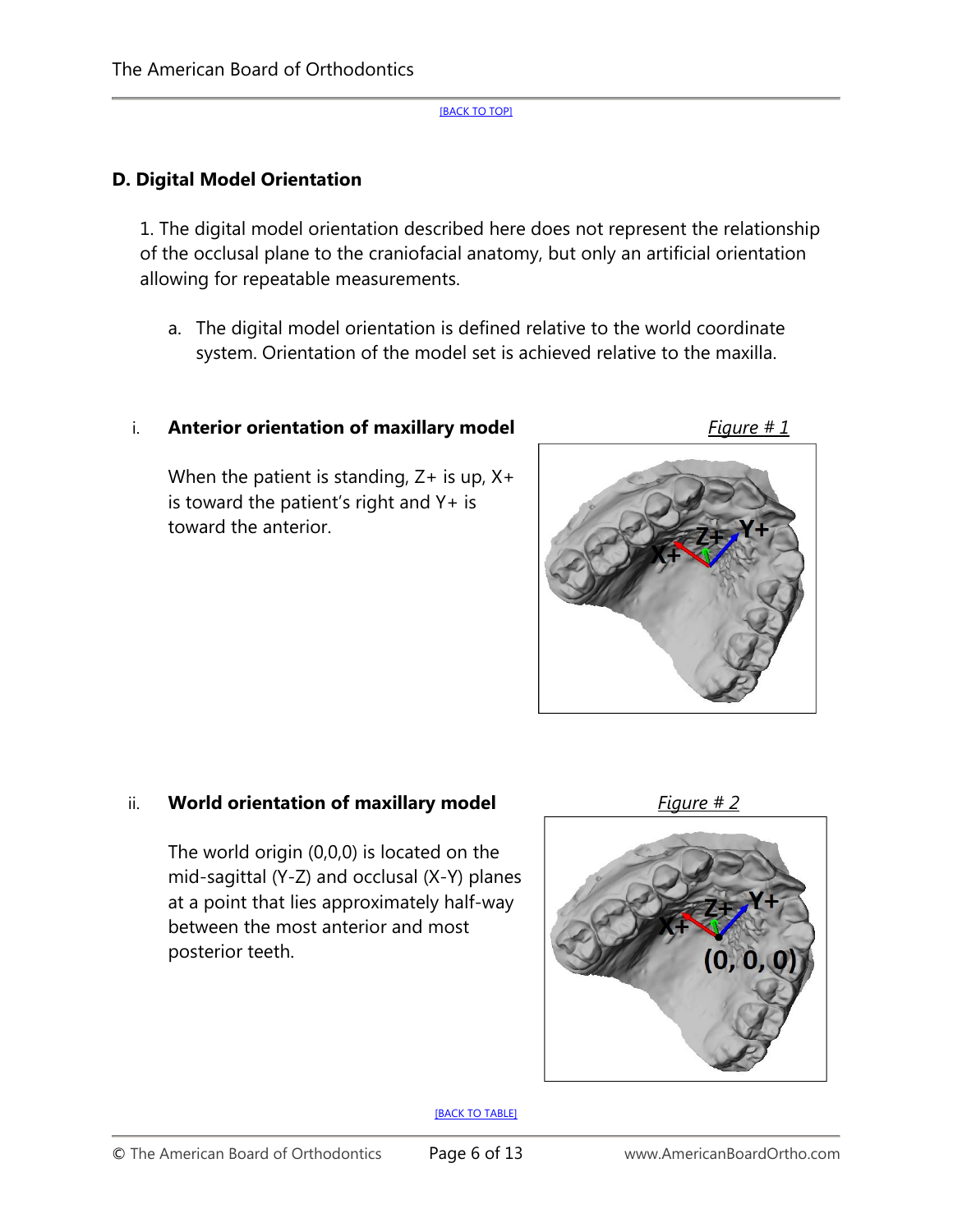### iii. **Occlusal orientation of maxillary model** Figure # 3

A plane containing the mid-palatal raphe will be considered the mid-sagittal plane and will coincide with the world Y-Z plane. Midline is defined as a plane parallel to the mid-palatal raphe.

- 1. The vendor and/or the examinee will digitize two landmarks along the midpalatal raphe. *Figure # 3*
- 2. In an antero-posterior direction the two landmarks would be located in the mid-palatal raphe as described:



- a. At the embrasures between the left and right first and second molar teeth posteriorly
- b. At the mesial contact areas of the left and right first bicuspid teeth anteriorly

#### iv. **Leveling the maxillary occlusal plane** *Figures 4, 5, and 6*

a. The anterior and right maxillary images include a horizontal reference line that is used to level the model set such that the maxillary occlusal plane coincides with to the world X-Y plane. This is done visually such that the first and second bicuspid cusp tips and first molar cusp tips are, on average, equidistant vertically from the reference lines. Some consideration is given to the anterior teeth, especially in situations where there is a large Curve of Spee and/or the bicuspids and molars are not fully erupted or are poorly oriented.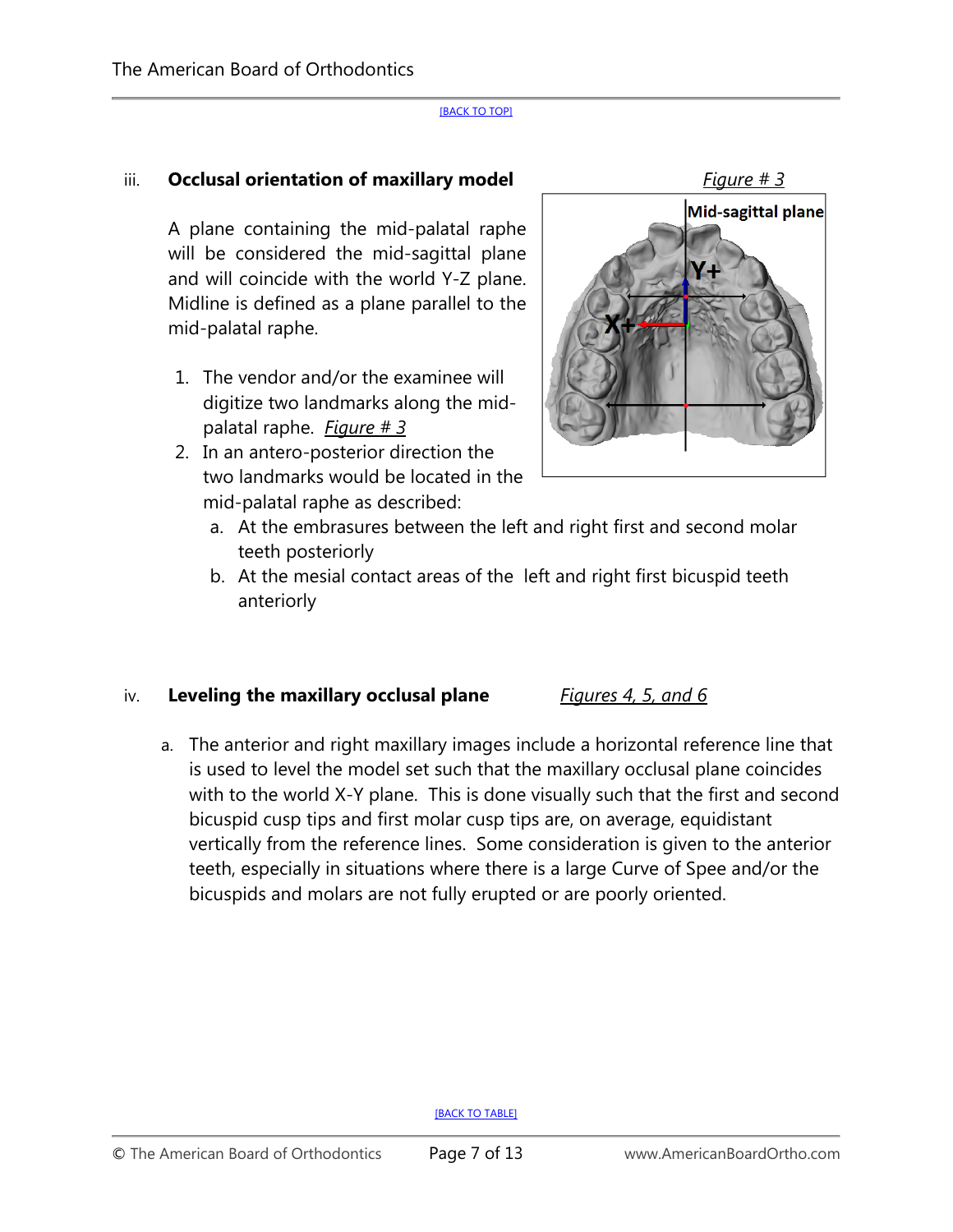*Figure # 4 Leveling maxillary occlusal plane to world X-Y plane* 



*Figure # 5 Leveling maxillary occlusal plane to world X-Y plane* 



*Figure #6*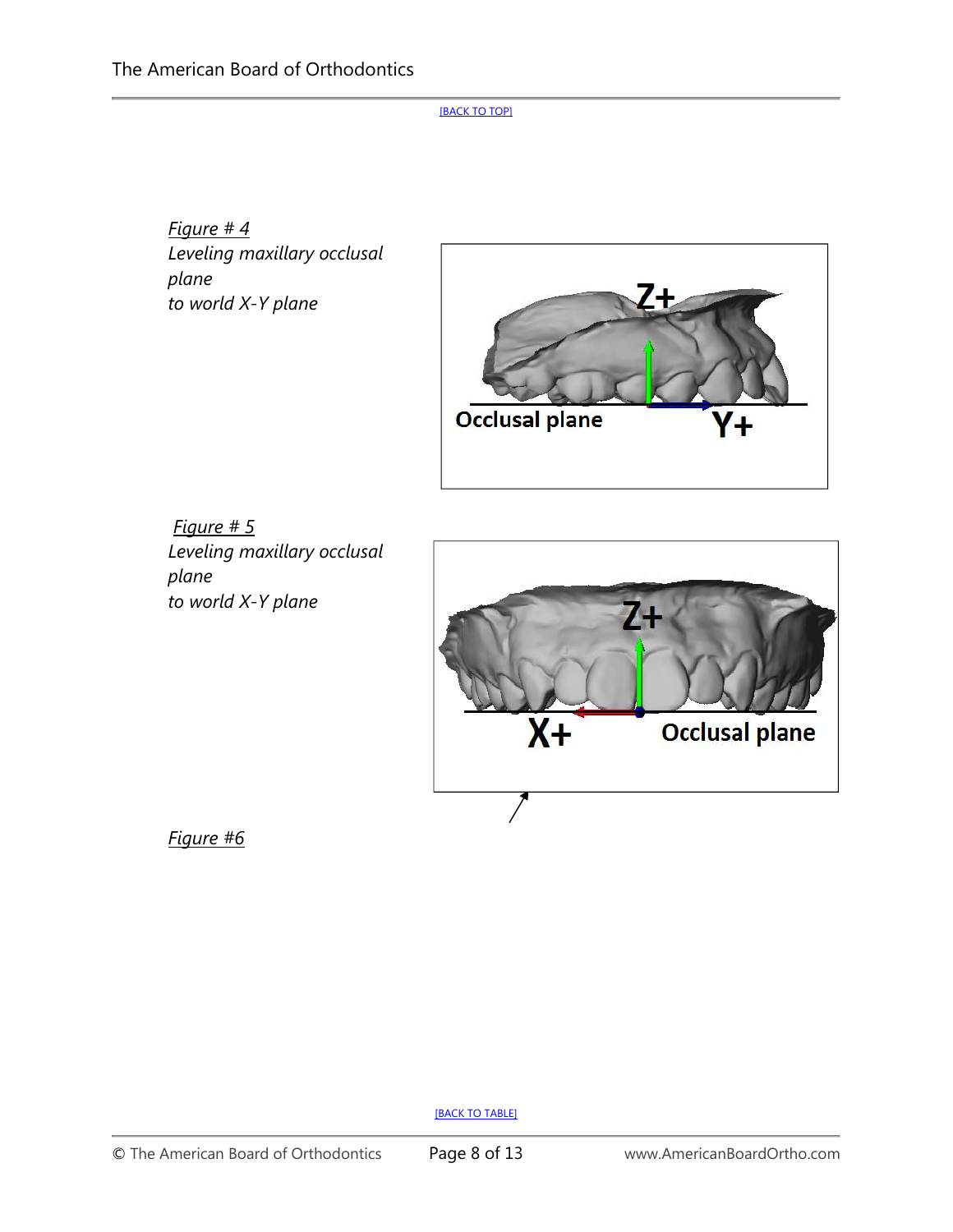*Leveling maxillary occlusal plane to world X-Y plane*



- b. The occlusal (horizontal) plane will coincide with the world X-Y plane. In order to define the horizontal plane:
	- i. The occlusal plane will be calculated based on an optimization, that is, the closest distance of the landmarks to a plane.
	- ii. The vendor and/or the examinee will digitize the cusp tips of upper first molar and first and second bicuspid teeth bilaterally (4 landmarks per molar) and of first and second premolars bilaterally (2 landmarks per each premolar).

 *Figure #7*



- *iii.* If a tooth were not-completely erupted it would be not digitized. If first molars were absent, second molars would be digitized.
- *iv.* If a tooth is in an aberrant position, and has enough weight to change the orientation of the horizontal plane, that tooth would be omitted. This discrimination will be included in the software algorithm.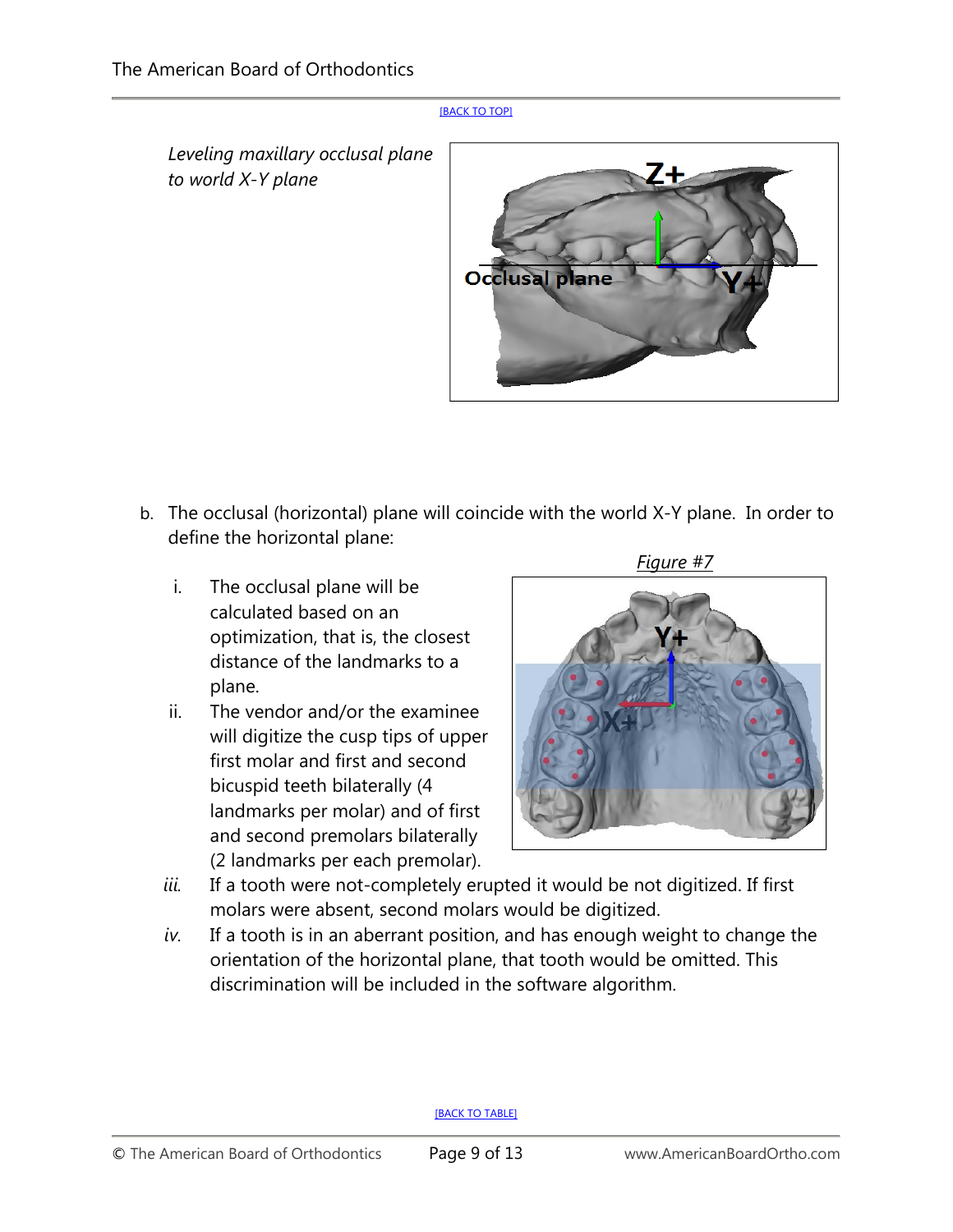# **II. 3D-Printing Stereolithic Final Models A. Adherence to Digital Model Requirements**

Final digital models submitted for the ABO Clinical Examination must be accompanied by either a plaster model or a corresponding 3D-printed stereolithic model. All stereolithic models submitted for clinical examination must be printed from a final digital model that meets the ABO's digital model requirements.

### **B. Digital File Format**

Most orthodontic laboratories specializing in 3D stereolithographic printing have the capability (using a commercial-grade stereolithographic printer) to print a stereolithic model from a non-proprietary, universal file format, such as STL digital format. The 3D digital model, e.g., when saved in STL format, should be saved in high resolution in order to provide the best possible representation when printed in physical form with a stereolithographic printer. Consult with your orthodontic laboratory of choice for their printer's specific capabilities and digital file format preferences as well as preferred method of transporting the file.

### **C. Printers and Resolution**

A wide range of printers exist within the commercial 3D printing services marketplace. The ABO does not recommend, propose, or warrant any particular 3D printer or orthodontic laboratory for use in printing stereolithic models. The ABO Digital Model Requirements do not seek to recommend or endorse a particular 3D printer or printing technique but rather to provide specific guidelines in order to achieve accuracy, stability, and optimal resolution of the digital and printed model.

Prior to selecting an orthodontic laboratory to print your models, inquire as to the resolution capabilities of the 3D printer used to print the stereolithic models in the X, Y, and Z coordinates. Some orthodontic laboratories offer various modes of printing stereolithic models. For example, "high-quality" versus "high-speed" are terms used to describe resolutions of printing. A high-quality model can be printed at approximately 16 microns (16 µ or 0.016 mm). Conversely, the printing mode producing a model printed at a higher speed (but lesser quality) will likely be printed at approximately 30 microns  $(30 \mu \text{ or } 0.030 \text{ mm})$ .

The printing mode producing a higher quality model should be chosen, and the printing mode producing a lesser quality model should be avoided. Models resulting in lower quality will not be acceptable for the clinical examination. Orthodontic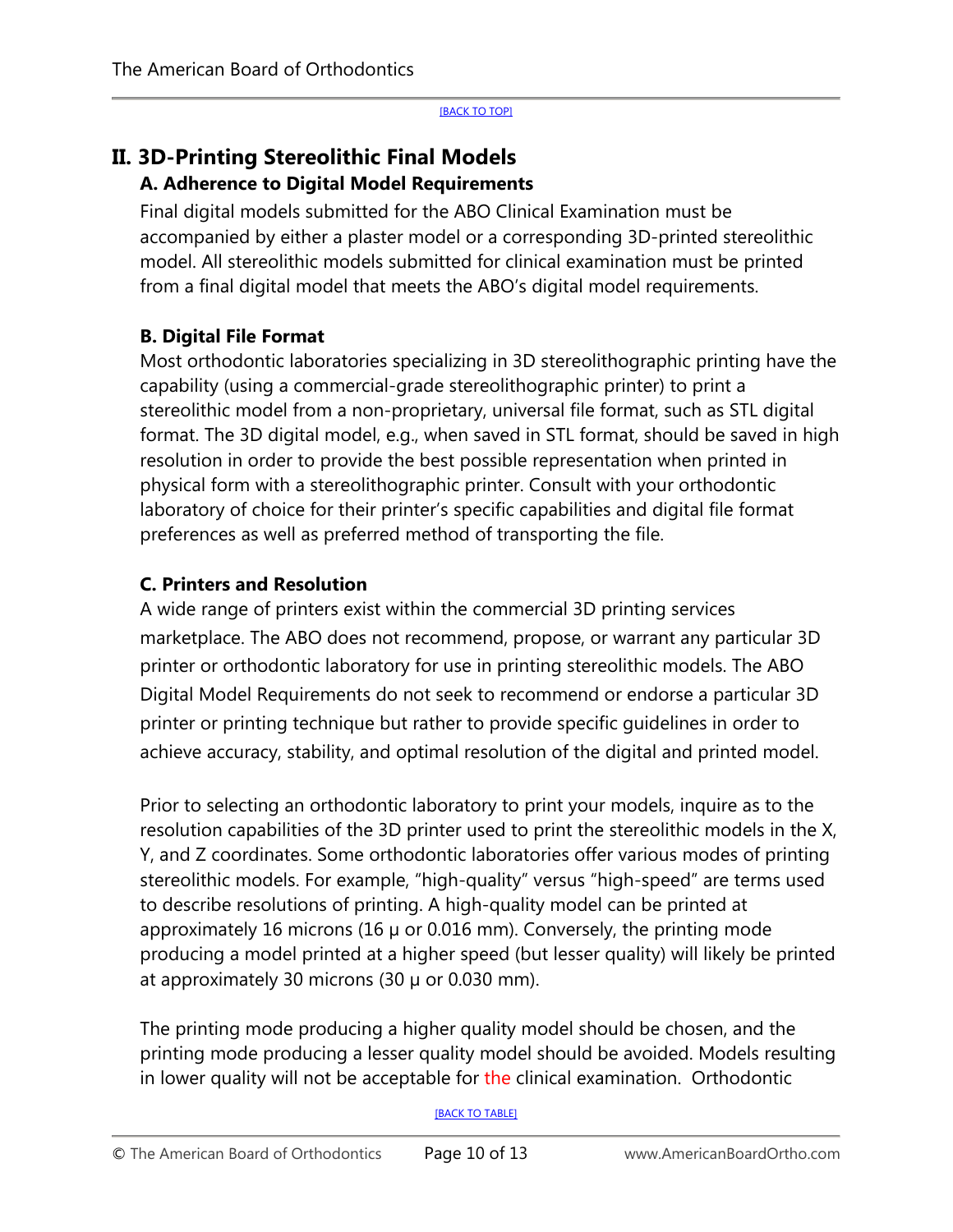laboratories specializing in 3D stereolithography (SLA) may prove to be necessary in order to obtain a higher quality 3D-printed stereolithic model for submission.

### **D. Materials**

Within the 3D printer marketplace, many resins, polymers, powders, pellets, dusts, metals, and filaments are used as the composite material for printing with 3D printers. The material used to print the 3D-printed stereolithic models must be nontoxic and comprised of a non-Volatile Organic Carbon (VOC) material.

For 3D-printed stereolithic models, the models should be printed with a nontranslucent / non-transparent material (e.g., a plastic polymer) that, when fully cured (e.g., by UV light or otherwise), is of a limited color palette (see 'Color'). The resulting model should not possess significant reflective qualities nor be highly glossy in appearance.

### **E. Color**

The resulting color of the 3D-printed model must be of a limited color palette in order to provide the best representation for observation of anatomical detail. Offwhite, cream, beige, or peach colors are acceptable for submission.

Other colors, such as standard white, bright white, or any variation of "milky" white are not acceptable for submission due to the reflective properties of these colors. Stereolithic models with these color attributes will not be accepted for submission.

### **F. Anatomical Accuracy Assessment**

Upon receipt of your 3D-printed stereolithic model(s) from the orthodontic laboratory and prior to submitting the model(s) for your clinical examination:

- 1.) Ensure each model has bases trimmed to ABO specifications (see Dental Cast Guidelines for additional guidance on trimming bases to ABO specifications).
- 2.) Verify the model's occlusion by consulting the corresponding patient's intraoral photographs, back to the second molar.
- 3.) Visually inspect and assess the model for anatomical accuracy by measuring the intramolar width, as well as that of the central incisors.

### **G. Storage and Temperatures**

The 3D-printed stereolithic models should be stored according to the specific recommendations for the material used. Consult your orthodontic laboratory or the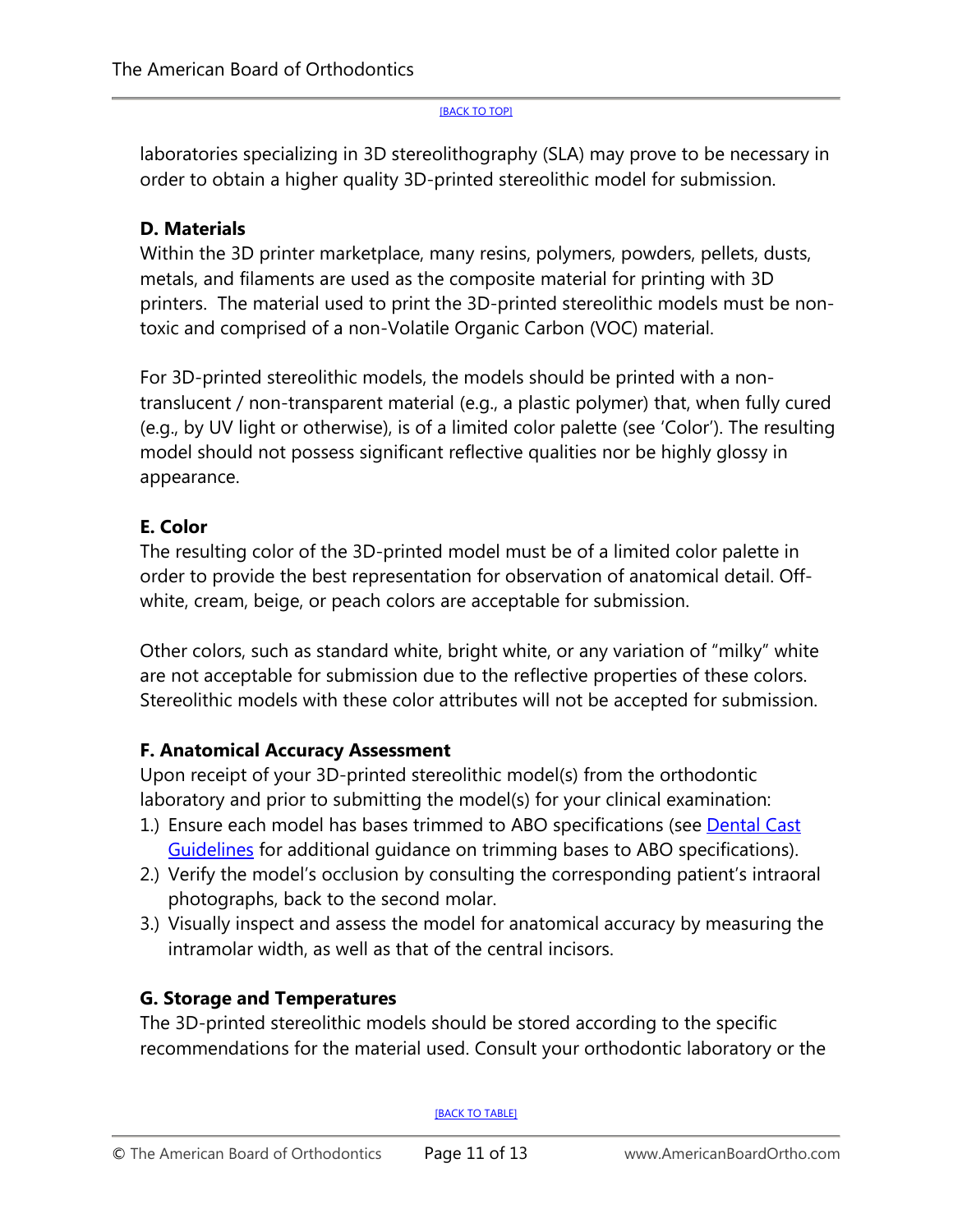manufacturer of the printer and/or printing material in order to obtain their specific recommendations on how to properly store your models.

The following are general recommendations on how to store 3D-printed stereolithic models and what to avoid with regards to extreme temperatures or moisture:

### **H. Packing and Shipping**

When packing the stereolithic models for shipment, individually wrap the upper and lower arches with bubble-wrap or foam and pack additional bubble wrap or foam in the shipping box, so that models are protected during transit.